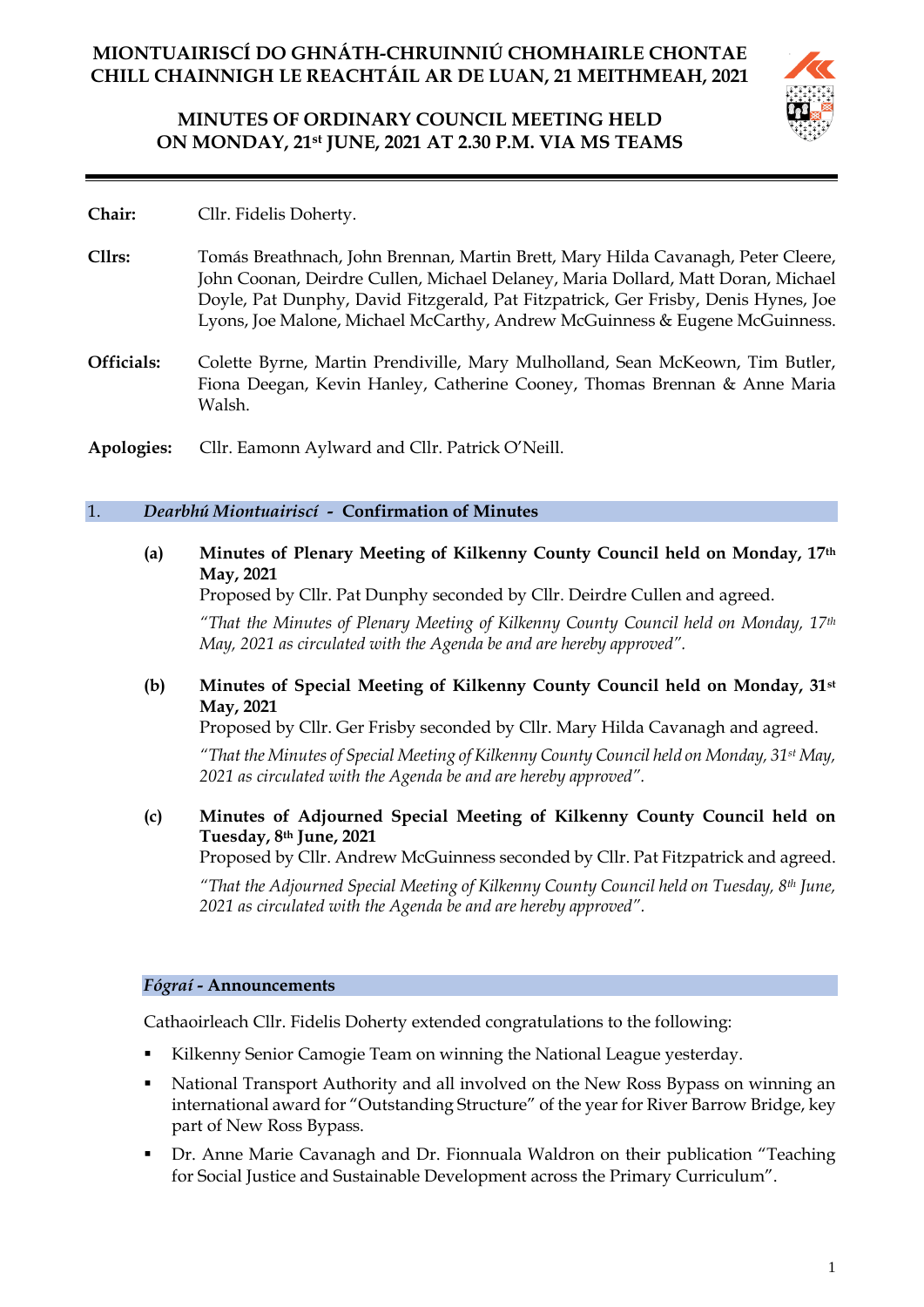## *Vótaí Comhbhrón* **- Votes of Sympathy**

Cathaoirleach Cllr. Fidelis Doherty extended Votes of Sympathy to the following:

- Catherine O'Flynn, Finance Department on the death of her husband John O'Flynn.
- Ian Gardner, Kilkenny City on the death of his father Paddy Gardner.
- Family of the late Margo Moran, Kilmoganny, Caretaker of Kilmoganny Burial Ground.
- Family of the late Mick Lynch, Glenmore.
- Family of the late Brendan Holden, Mullinavat.
- Family of the late Jimmy Phelan, Glenmore.
- Family of the late Mary Grant, Thomastown.
- Family of the late Johnny Doran, Mooncoin.
- Family of the late Jimmy Phelan, Glenmore.
- Family of the late Nellie O'Connor, Piltown.
- Family of the late Kathleen Tynan, Mullinavat.
- Family of the late Moya Byron, Carrigeen.
- Family of the late Joan Power, Mooncoin.
- **•** Family of the late Nellie Phelan, Mooncoin.
- **•** Family of the late Joanie Kearns, Mooncoin.
- Family of the late Alice Brophy, Piltown.
- Family of the late Ann Kennington, Carrigeen.
- Family of the late Olivia Dungan, Mooncoin.
- Family of the late Josie Dolan, Mooncoin.
- **•** Family of the late Johanna Tiernan, Carigeen.
- Family of the late Charlie Malzard, Stoneyford.

#### 2. (a) *Tithíocht & Díuscairt Eile -* **Housing & Other Disposal**

(i) It was proposed by Cllr. Pat Fitzpatrick seconded by Cllr. Peter Cleere and agreed:

*"That, in accordance with the provisions of Section 183 of the Local Government Act, 2001, Kilkenny County Council hereby approves of the disposal of its interest in land at Clifden, Co. Kilkenny – as identified on the attached map - to William Kehoe and Sarah Kehoe, Clifden, Co. Kilkenny for the nominal sum of €10.00 (ten euro), with each party being responsible for their own legal costs associated with the transfer. Area measures 2.58 acre. The Consent of the Minister for the Environment is not required."*

(ii) It was proposed by Cllr. Peter Cleere seconded by Cllr. Pat Fitzpatrick and agreed:

*"That, in accordance with the provisions of Section 183 of the Local Government Act, 2001, Kilkenny County Council hereby approves of the disposal of its interest in land at Blanchsfieldspark, Clifden, Co. Kilkenny – as identified on the attached map - to Joan Kehoe, Blanchsfieldspark, Clifden, Co. Kilkenny for the sum of €650 (six hundred and fifty euro), with each party being responsible for their own legal costs associated with the transfer. Area measures 0.936 acre. The Consent of the Minister for the Environment is not required."*

(iii) It was proposed by Cllr. Deirdre Cullen seconded by Cllr. Andrew McGuinness and agreed:

*"That, in accordance with the provisions of Section 183 of the Local Government Act, 2001, Kilkenny County Council hereby approves of the disposal of its interest in land at Moanmore, Bagenalstown, Co. Carlow, as identified on the attached map, to Michael Roche and Lisa Roche, Moanmore, Bagenalstown, Co. Carlow for the sum of €1,000 (one thousand euro), with each party being responsible for their own legal costs associated with the transfer. Area measures 0.11 acre. The Consent of the Minister for the Environment is not required."*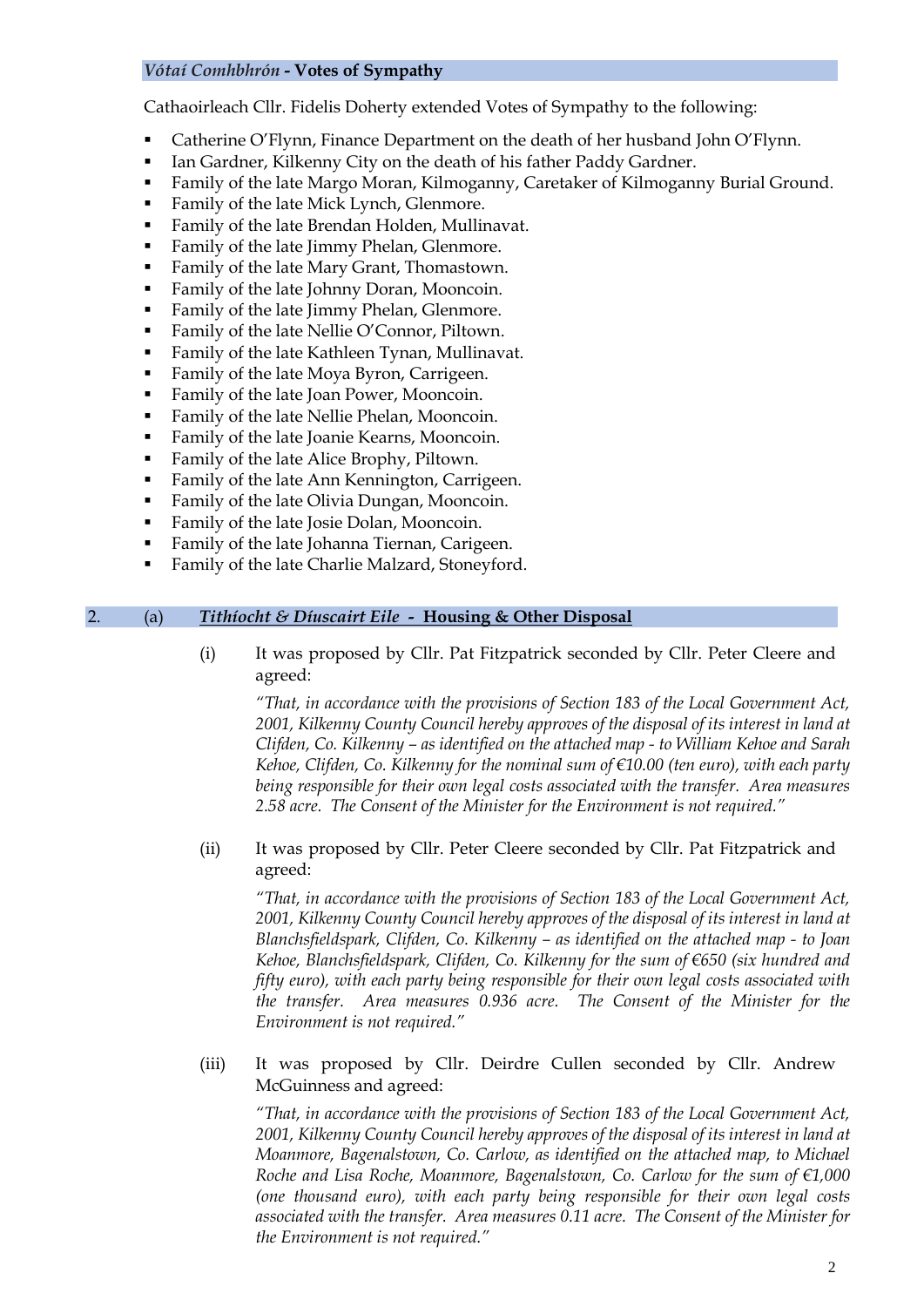(iv) It was proposed by Cllr. Andrew McGuinness seconded by Cllr. Michael Doyle and agreed:

*"That, in accordance with the provisions of Section 183 of the Local Government Act, 2001, Kilkenny County Council hereby approves of the disposal of its interest in land at Bannagagole, Old Leighlin, Co. Carlow – as identified on the attached map - to Margaret Foley, Bannagagole, Old Leighlin, Co. Carlow for the sum of €750 (seven hundred and fifty euro), with each party being responsible for their own legal costs associated with the transfer. Area measures 0.36 acre. The Consent of the Minister for the Environment is not required."* 

(v) It was proposed by Cllr. Martin Brett seconded by Cllr. Matt Doran and agreed:

*"That, in accordance with the provisions of Section 183 of the Local Government Act, 2001, Kilkenny County Council hereby approves of the disposal of its interest in land at Moanmore, Bagenalstown, Co. Carlow – as identified on the attached map - to Stephen Morris, Moanmore, Bagenalstown, Co. Carlow for the nominal sum of €10.00 (ten euro), with each party being responsible for their own legal costs associated with the transfer. Area measures 0.015 acre. The Consent of the Minister for the Environment is not required."* 

(vi) It was proposed by Cllr. Matt Doran seconded by Cllr. Peter Cleere and agreed:

*"That, in accordance with the provisions of Section 183 of the Local Government Act, 2001, Kilkenny County Council hereby approves of the disposal of its interest in land at Moanmore, Bagenalstown, Co. Carlow – as identified on the attached map - to Padraig Kavanagh, Moanmore, Bagenalstown, Co. Carlow for the sum of €600 (six hundred euro), with each party being responsible for their own legal costs associated with the transfer. Area measures 0.49 acre. The Consent of the Minister for the Environment is not required."*

(vii) It was proposed by Cllr. Tomás Breathnach seconded by Cllr. Pat Dunphy and agreed:

*"That, in accordance with the provisions of Section 183 of the Local Government Act, 2001, Kilkenny County Council hereby approves of the disposal of its interest in land at Ballykeoghan, Kilmacow, Co. Kilkenny – as identified on the attached map - to Noeleen Ivory, Ballykeoghan, Kilmacow, Co. Kilkenny for the sum of €500 (five hundred euro), with each party being responsible for their own legal costs associated with the transfer. Area measures 0.094 acre. The Consent of the Minister for the Environment is not required."* 

(viii) It was proposed by Cllr. Michael Delaney seconded by Cllr. Martin Brett and agreed:

*"That, in accordance with the provisions of Section 183 of the Local Government Act, 2001, Kilkenny County Council hereby approves of the disposal of its interest in land at Moanmore, Bagenalstown, Co. Carlow – as identified on the attached map - to Luke Roche, Moanmore, Bagenalstown, Co. Carlow for the sum of €1,000 (one thousand euro), with each party being responsible for their own legal costs associated with the transfer. Area measures 0.18 acre. The Consent of the Minister for the Environment is not required."*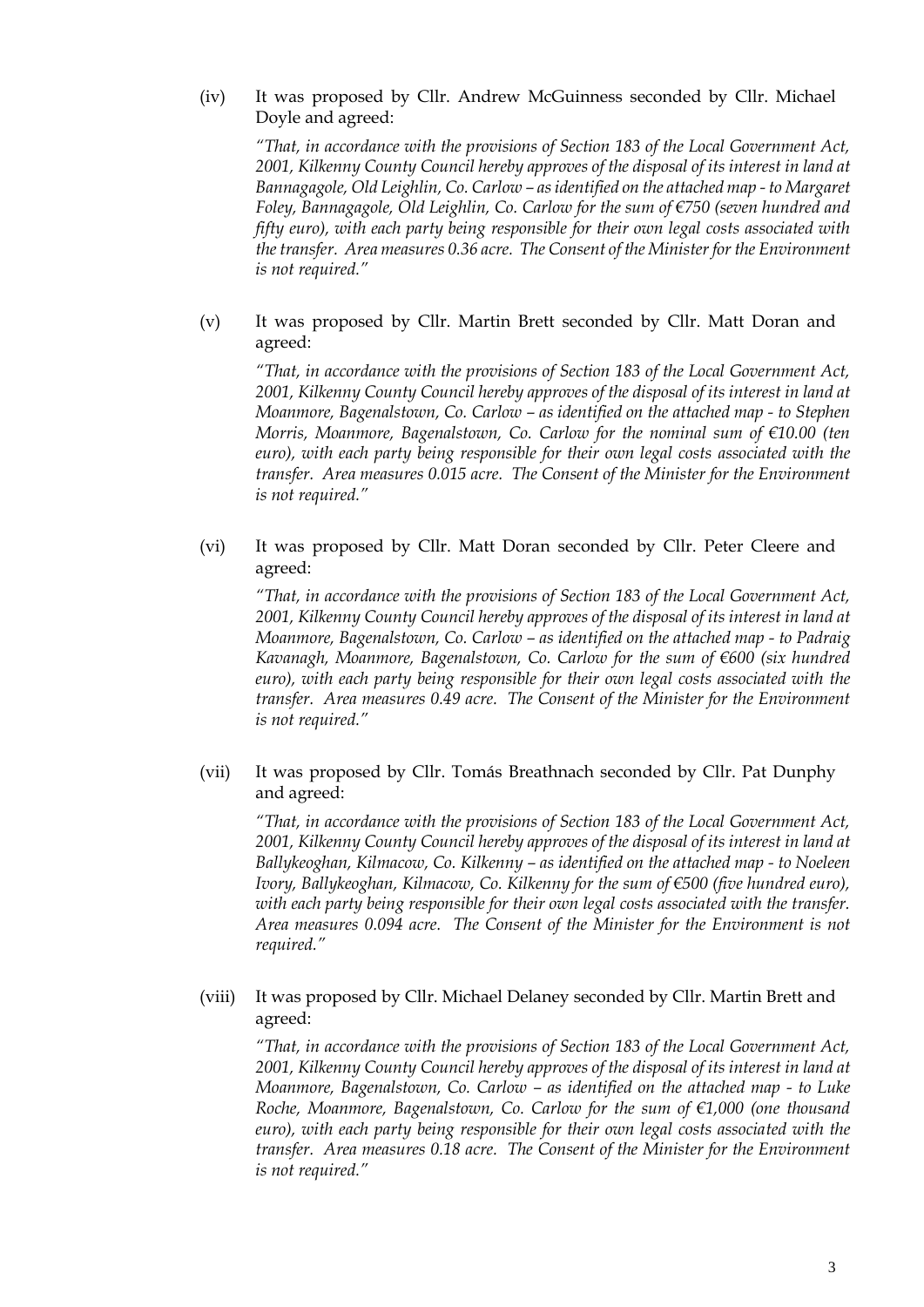(ix) It was proposed by Cllr. Joe Lyons seconded by Cllr. Michael Doyle and agreed:

*"That, in accordance with the provisions of Section 183 of the Local Government Act, 2001, Kilkenny County Council hereby approves of the disposal of its interest in land at Tomard Lower, Clogrennane, Co. Carlow – as identified on the attached map - to Sylvester McDonald, Tomard Lower, Co. Carlow for the sum of €750 (seven hundred and fifty euro), with each party being responsible for their own legal costs associated with the transfer. Area measures 0.39 acre. The Consent of the Minister for the Environment is not required."*

(x) It was proposed by Cllr. Pat Fitzpatrick seconded by Cllr. Michael Delaney and agreed:

*"That, in accordance with the provisions of Section 183 of the Local Government Act, 2001, Kilkenny County Council hereby approves of the disposal of its interest in land at Aughnagomaun, Horse and Jockey, Thurles, Co. Tipperary – as identified on the attached map - to the Reps of Mr. John Hassett as part of a Deed of Exchange and with Kilkenny County Council being responsible for all legal costs associated with the transfer. Area measures 0.06 acre. The Consent of the Minister for the Environment is not required."*

(xi) It was proposed by Cllr. Andrew McGuinness seconded by Cllr. Deirdre Cullen and agreed:

*"That, in accordance with the provisions of Section 183 of the Local Government Act, 2001, Kilkenny County Council hereby approves of the disposal of its interest in land at Scart, Clifden, Co. Kilkenny – as identified on the attached map - to Nicholas Matthew O'Keeffe and Barbara O'Keeffe, Scart, Clifden, Co. Kilkenny for the sum of €32,000 (thirty two thousand euros), and with each party being responsible for their own legal costs associated with the transfer. Area measures 1.54 acre. The Consent of the Minister for the Environment is not required."* 

(xii) It was proposed by Cllr. Peter Cleere seconded by Cllr. Michael Delaney and agreed:

*"That, in accordance with the provisions of Section 183 of the Local Government Act, 2001, Kilkenny County Council hereby approves of the disposal of its interest in land at Shankill, Paulstown, Co. Kilkenny – as identified on the attached map - to Martin & Rosaleen Maher, Shankill, Paulstown, Co. Kilkenny as part of a Deed of Exchange and each party will be responsible for their own legal costs associated with the transfer. Area measures 0.16 acre. The Consent of the Minister for the Environment is not required."*

(xiii) It was proposed by Cllr. Peter Cleere seconded by Cllr. Pat Fitzpatrick and agreed:

*"That, in accordance with the provisions of Section 183 of the Local Government Act, 2001, Kilkenny County Council hereby approves of the disposal of its interest in land at Shankill, Paulstown, Co. Kilkenny – as identified on the attached map - to Dermot & Orla Maher, Shankill, Paulstown, Co. Kilkenny as part of the Deed of Exchange with Mr. Martin Maher and with Kilkenny County Council being responsible for all legal costs associated with the transfer. Area measures 0.009 acre. The Consent of the Minister for the Environment is not required."*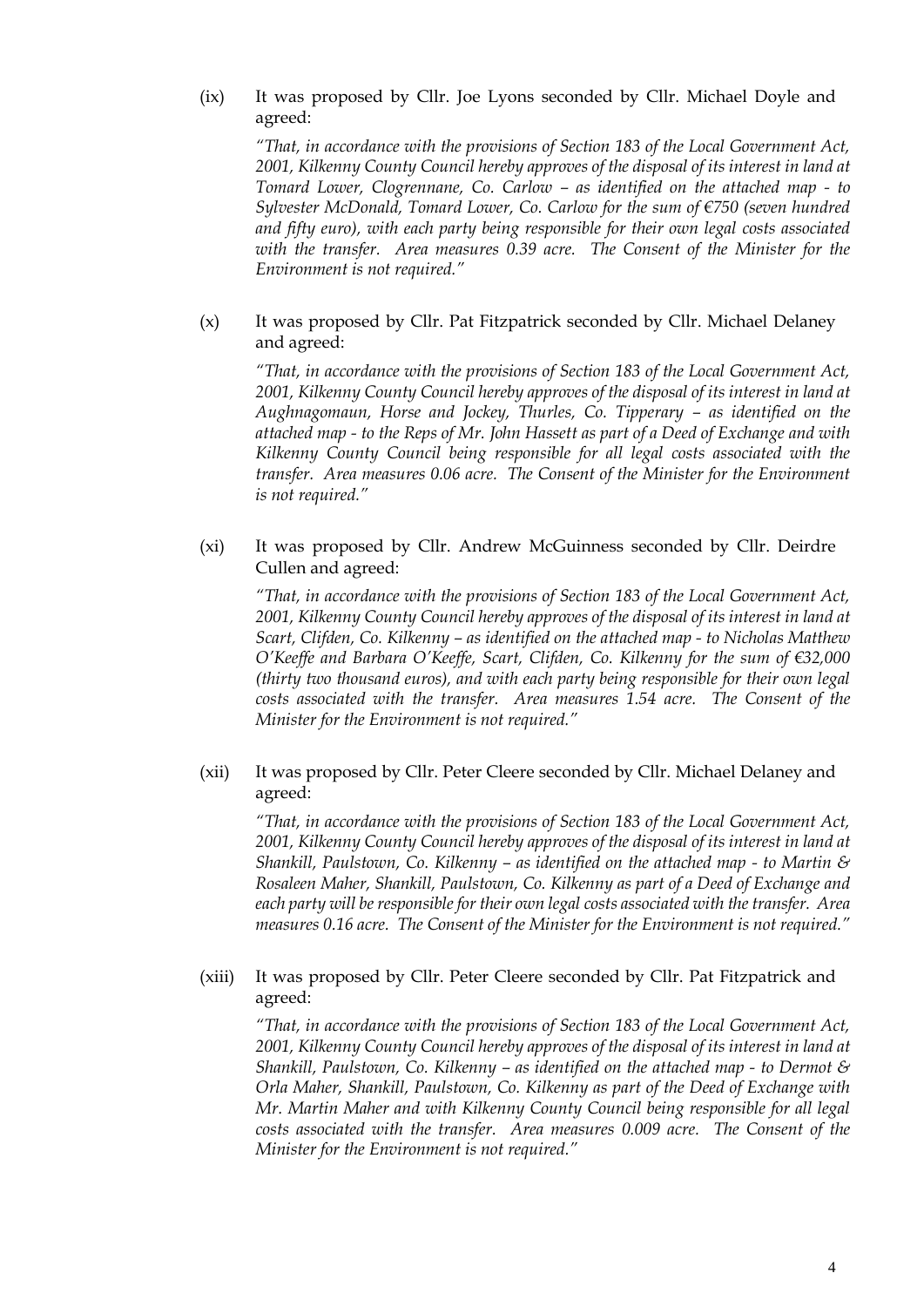## (xiv) It was proposed by Cllr. John Brennan seconded by Cllr. Matt Doran and agreed:

*"That, in accordance with the provisions of Section 183 of the Local Government Act, 2001, Kilkenny County Council hereby approves of the disposal of its interest in land at Tomard Lower, Rathornan, Co. Carlow – as identified on the attached map - to Reps. Anne Dowling, Tomard Lower, Rathornan, Co. Carlow in exchange for a plot at Tomard Lower, Rathornan, Co. Carlow and with Kilkenny County Council being responsible for all legal costs associated with the transfer. Area measures 0.19 acre. The Consent of the Minister for the Environment is not required."*

#### (xv) It was proposed by Cllr. Peter Cleere seconded by Cllr. Pat Fitzpatrick and agreed:

*"That, in accordance with the provisions of Section 183 of the Local Government Act, 2001, Kilkenny County Council hereby approves of the disposal of its interest in land at Ballyquirk, Clifden, Co. Kilkenny – as identified on the attached map - to Lisa Cullen, Ballyquirk, Clifden, Co. Kilkenny for the nominal sum of €10.00 (ten euro), and with Kilkenny County Council being responsible for all legal costs associated with the sale. Area measures 0.183 acre. The Consent of the Minister for the Environment is not required."*

(xvi) It was proposed by Cllr. Tomás Breathnach seconded by Cllr. Pat Dunphy and agreed:

*"That, in accordance with the provisions of Section 183 of the Local Government Act, 2001, Kilkenny County Council hereby approves of the disposal of its interest in land at Scart, Mullinavat, Co. Kilkenny – as identified on the attached map - to Margaret Hawe O'Hanlon, Scart, Mullinavat, Co. Kilkenny for Nil consideration and with Kilkenny County Council being responsible for all legal costs associated with the sale. Area measures 0.52 acre. The Consent of the Minister for the Environment is not required."*

#### (xvii) It was proposed by Cllr. Peter Cleere seconded by Cllr. Ger Frisby and agreed:

*"That, in accordance with the provisions of Section 183 of the Local Government Act, 2001, Kilkenny County Council hereby approves of the disposal of its interest in land at Gorrue, Knocktopher, Co. Kilkenny – as identified on the attached map - to James Murphy, Gorrue, Knocktopher, Co. Kilkenny for the nominal sum of €10.00 (ten euro), with Kilkenny County Council being responsible for all legal costs associated with the transfer. Area measures 1.37 acre. The Consent of the Minister for the Environment is not required."* 

(xviii) It was proposed by Cllr. Andrew McGuinness seconded by Cllr. Eugene McGuinness and agreed:

*"That, in accordance with the provisions of Section 183 of the Local Government Act, 2001, Kilkenny County Council hereby approves of the disposal of its interest in a site at Hebron Industrial Estate, Hebron Road, Kilkenny, as identified on the enclosed map as Site D, to Electrocity Limited, Ormonde Retail Park, Dublin Road, Kilkenny, for the sum of €210,000 (two hundred and ten thousand euros). This site measures approx. 3.0 acres. Each party will be responsible for their own legal costs associated with the sale. The Consent of the Minister for the Environment is not required."*

#### (xix) It was proposed by Cllr. Andrew McGuinness seconded by Cllr. Martin Brett and agreed:

*"That, in accordance with the provisions of Section 183 of the Local Government Act, 2001, Kilkenny County Council hereby approves of the disposal of its interest in a site at Hebron Industrial Estate, Hebron Road, Kilkenny, as identified on the enclosed map as Site C, to Oxley Electrical & Security Limited, Derrykearn, Abbeyleix, Co. Laois, for the sum of €240,000 (two hundred and forty thousand euro). This site measures approx. 3 acres. Each party will be responsible for their own legal costs associated with the sale. The Consent of the Minister for the Environment is not required."*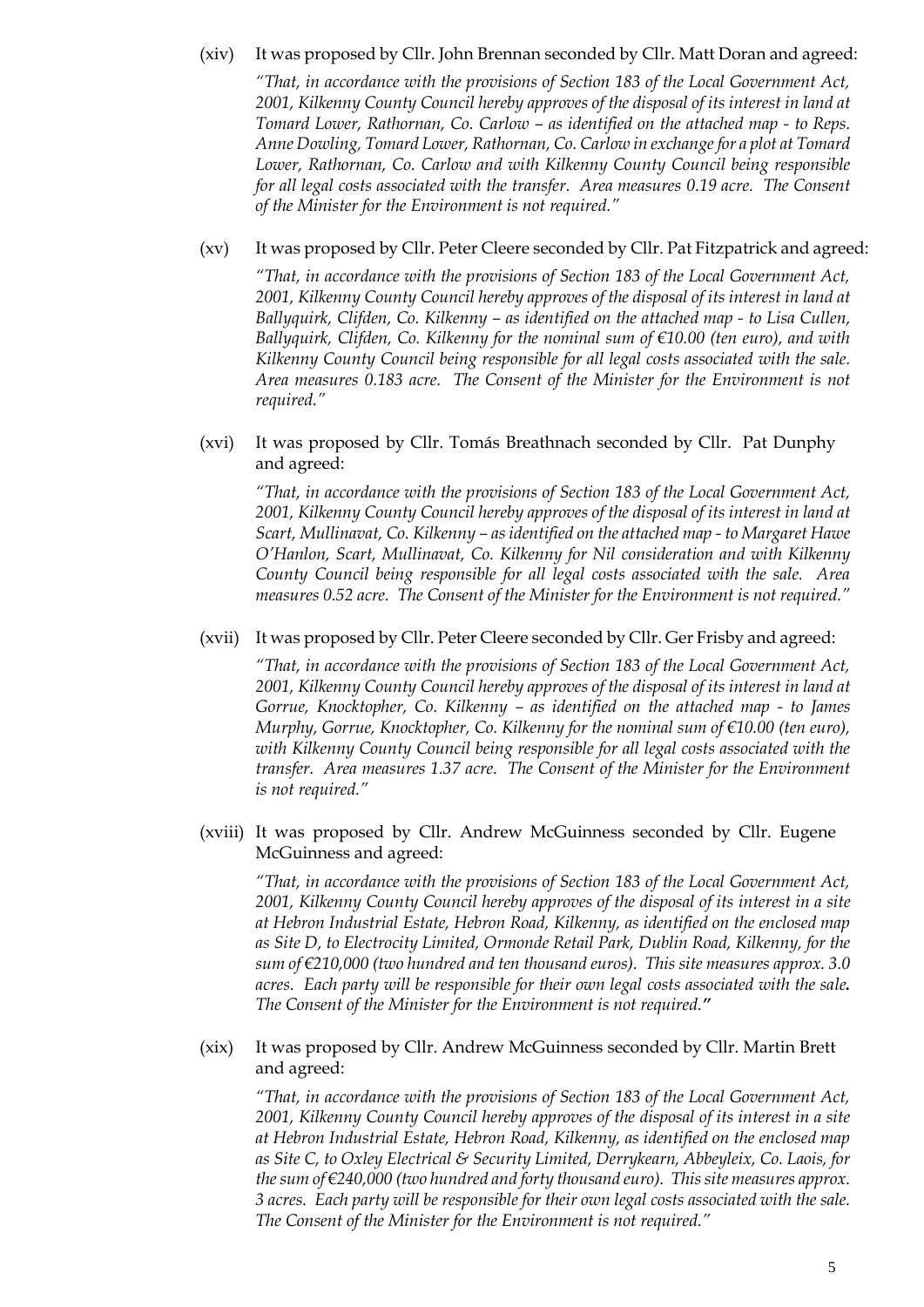#### **2. (b) (i)** *Cuid 8 Pleanáil: Comhdhéanamh Tógála Glasbhealaigh* **Part 8 Planning: Greenway Construction Compound**

Mr. Sean McKeown presented the Chief Executive's Part 8 Report on the proposed development of a Temporary Construction Compound, Temporary Access Road and Temporary Access Ramp at Rathculliheen and Abbeylands, Ferrybank to facilitate the construction of the South East Greenway.

He advised the Members that the construction of the Greenway will be in various lots. Lots 1 & 2 contracts have been awarded and works will begin shortly. The temporary compound will be dismantled and removed once works are completed and the access road will close.

It was proposed by Cllr. Pat Dunphy, seconded by Cllr. Ger Frisby and agreed that:

*"We the Members of Kilkenny County Council approves the proposed Part 8 in accordance with Section 179 of the Planning & Development Act 2000 as amended and Part VIII of the Planning & Development Regulations 2001, as amended* **South East Greenway -** *Temporary Construction Compound, Temporary Access Road & Temporary Access Ramp, at Rathculliheen and Abbeylands, Ferrybank, as circulated."*

## **(ii)** *Cuid 8 Beartaithe: Gairdín Balla Columbarium, Reilig Naomh Kieran* **Proposed Part 8: Columbarium Wall Garden, St. Kieran's Cemetery**

Mr. Sean McKeown advised that Mr. Thomas Brennan, Executive Engineer will give an overview on the proposed Columbarium Wall Garden at St. Kieran's Cemetery. This is for information for Members pre-publication of Part 8 documents. A presentation was made to the Municipal District Members of Kilkenny City. It is proposed that Part 8 Planning will commence shortly.

Mr. Thomas Brennan, Executive Engineer gave an overview on the proposed Columbarium Wall Garden. He referred Members to the report circulated with the Agenda.

In his overview he referred to the following:

- Details of proposed Wall and Garden 40 Niches.
- Location of Wall and Garden in St. Kieran's Cemetery.
- Part 8 Pre Planning work is complete.
- Part 8 Planning Publish in July 2021.
- Decision on Part 8 December 2021.
- Tender to be published December 2021.
- Confirmation of funding Year 2022.

Contributions were received from Cllrs. John Coonan, Martin Brett, Maria Dollard and Joe Malone. Members welcomed the proposal as an alternative option to burials. Members stated that the proposed garden will be a welcome addition in St. Kieran's Cemetery. Members asked if a Columbarium Wall will be provided in other burial grounds.

Mr. Sean McKeown advised that there is only a proposal for St. Kieran's Cemetery. The current capacity for burials in St. Kieran's is approximately 2,000 spaces. The proposed development will now be published and there will be public consultation with a format to be decided depending on Covid restrictions.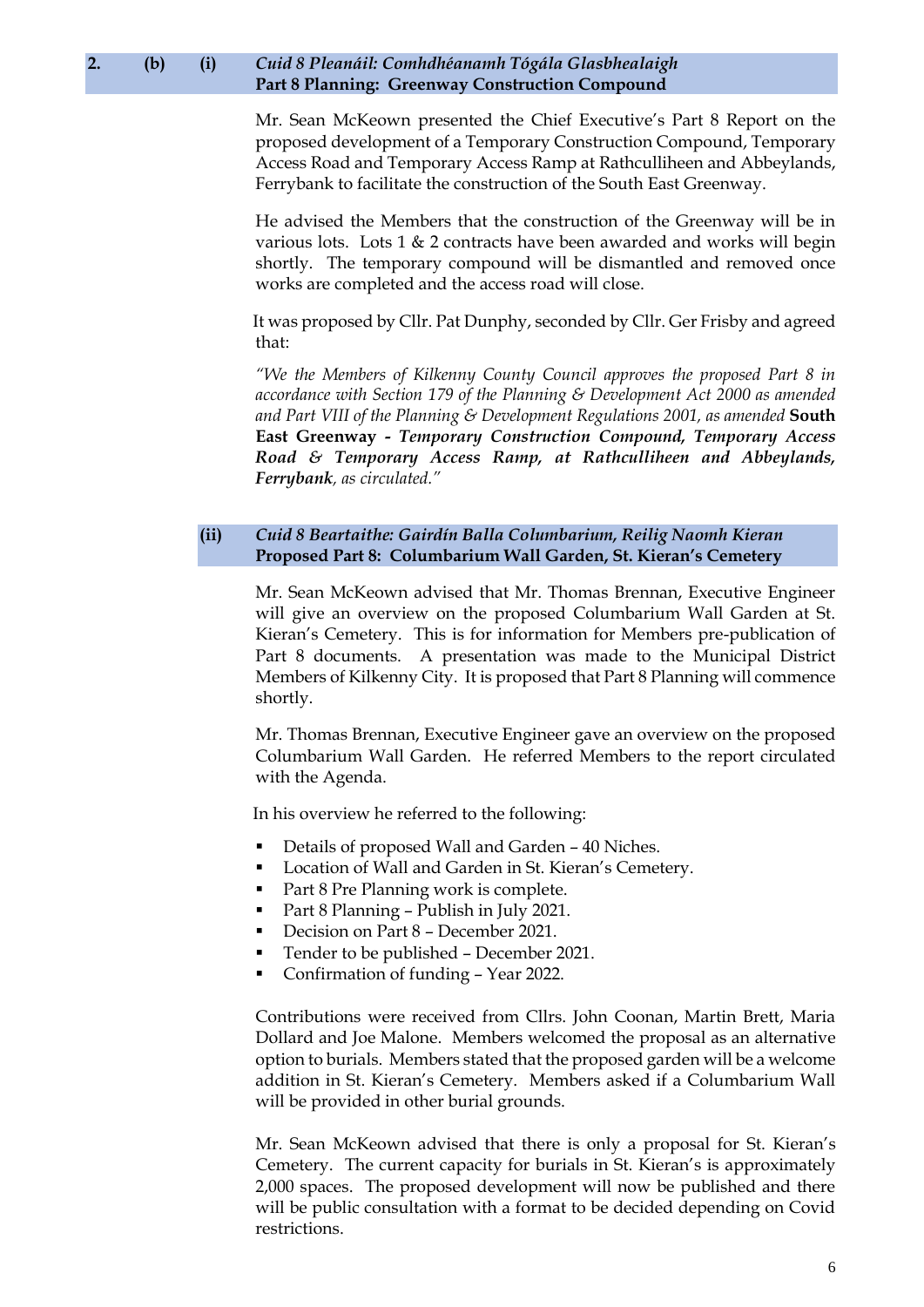#### **(iii)** *Ag Cúram: Friary Walk Callan, Co. Chill Chainnigh* **Taking in Charge: Friary Walk Callan, Co. Kilkenny**

It was proposed by Cllr. Matt Doran, seconded by Cllr. Deirdre Cullen and agreed that:

*"We, the Members of Kilkenny County Council approve the initiation of proceedings for the taking in charge of the following development in accordance with Section 11 of the Roads Act, 1993 and in compliance with Section 180 of the Planning & Development Act, 2000 as amended by Section 59 of the Planning & Development Act 2010".*

**Development:** *TC97 - Friary Walk, Phase 1 & 2, Clashacollare, Callan, Co. Kilkenny* 

#### **(iv)** *Ag Cúram: Rath Ullord, Bonnettsrath Road, Co. Chill Chainnigh* **Taking in Charge: Rath Ullord, Bonnettsrath Road, Kilkenny**

It was proposed by Cllr. Andrew McGuinness, seconded by Cllr. Maria Dollard and agreed that:

*"We, the members of Kilkenny County Council approve the initiation of proceedings for the taking in charge of the following development in accordance with Section 11 of the Roads Act, 1993 and in compliance with Section 180 of the Planning & Development Act, 2000 as amended by Section 59 of the Planning & Development Act 2010".*

#### **Development:** *TC137 - Rath Ullord, Phase 1, New Orchard, Kilkenny*

#### **(v)** *Ag Cúram: Bellfield, Abbeylands, Ferrybank* **Taking in Charge: Bellfield, Abbeylands, Ferrybank**

It was proposed by Cllr. Tomás Breathnach, seconded by Cllr. Ger Frisby and agreed that:

*"That the County Council of the County Kilkenny, in exercise of the powers conferred on them by Section 11 of the Roads Act 1993 and in compliance with Section 180 of the Planning & Development Act, 2000 as amended by Section 59 of the Planning & Development Act 2010, hereby declares the road listed in the Public Notice and listed below to be a Public Road."*

**Development:** *TC54 – Bellfield, Abbeylands, Ferrybank, Co. Kilkenny*

#### **(vi)** *Ag Cúram: Banagher Court, Main Street, Piltown, Co. Chill Chainnigh* **Taking in Charge: Banagher Court, Main Street, Piltown**

It was proposed by Cllr. Pat Dunphy, seconded by Cllr. Ger Frisby and agreed that:

"*That the County Council of the County Kilkenny, in exercise of the powers conferred on them by Section 11 of the Roads Act 1993 and in compliance with Section 180 of the Planning & Development Act, 2000 as amended by Section 59 of the Planning & Development Act 2010, hereby declares the road listed in the Public Notice and listed below to be a Public Road."*

**Development:** *TC102 – Banagher Court, Main Street, Piltown, Co. Kilkenny*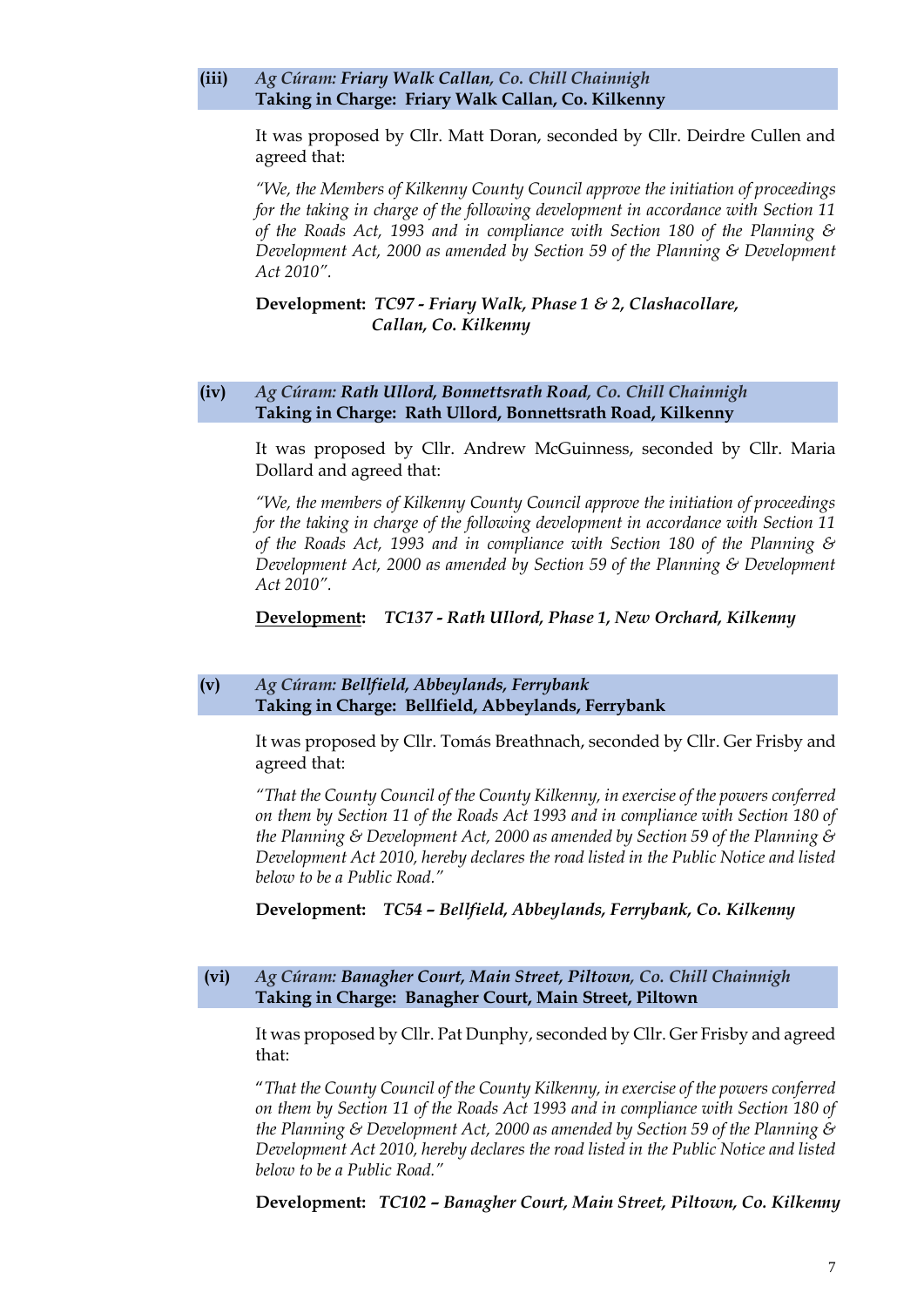#### **(vii)** *Ag Cúram: The Green, Ballyfoyle, Co. Chill Chainnigh* **Taking in Charge: The Green, Ballyfoyle, Co. Kilkenny**

It was proposed by Cllr. Joe Malone, seconded by Cllr. Pat Fitzpatrick and agreed that:

"*That the County Council of the County Kilkenny, in exercise of the powers conferred on them by Section 11 of the Roads Act 1993 and in compliance with Section 180 of the Planning & Development Act, 2000 as amended by Section 59 of the Planning & Development Act 2010, hereby declares the road listed in the Public Notice and listed below to be a Public Road."*

**Development:** *TC133 The Green, Ballyfoyle, Co. Kilkenny*

#### **(viii)** *Ag Cúram: Newpark Crescent, Golf Links Road, Co. Chill Chainnigh* **Taking in Charge: Newpark Crescent, Golf Links Road, Kilkenny**

It was proposed by Cllr. Joe Malone, seconded by Cllr. Pat Fitzpatrick and agreed that:

"*That the County Council of the County Kilkenny, in exercise of the powers conferred on them by Section 11 of the Roads Act 1993 and in compliance with Section 180 of the Planning & Development Act, 2000 as amended by Section 59 of the Planning & Development Act 2010, hereby declares the road listed in the Public Notice and listed below to be a Public Road."*

**Development:** *TC162 Newpark Crescent, Golf Links Road, Kilkenny*

#### (c) (i) *Deontais Reilig* **- Graveyard Grants**

Mr. Sean McKeown referred to his report circulated with the Agenda. He advised that Members approved a budget of €23,000 in 2021 for the Graveyard Grant Scheme. 35 Applications were received for grant funding. 19 are now being recommended *[Round 1]* for funding at this meeting. The total of funding recommended under Round 1 is €8,450.

The remaining applications are being further assessed and further information is requested. It is expected that a further report on funding will be presented at the July meeting.

Cllr. Tomás Breathnach asked how many of the applications included the cost of insurance as an eligible expenditure. Mr. Sean McKeown advised that only a small number included insurance cost as part of their application.

It was proposed by Cllr. Tomás Breathnach, seconded by Cllr. Andrew McGuinness and agreed:

*"That Kilkenny County Council approves the payment of Graveyard Grants 2021 totalling €8,400 in accordance with the list circulated to the Members."*

#### (d) (i) *Clár Caipitil Trí Bliana 2021-2023* **Three Year Capital Programme 2021-2023**

Mr. Martin Prendiville, Head of Finance gave a Powerpoint presentation on the Three Year Capital Programme 2021-2023.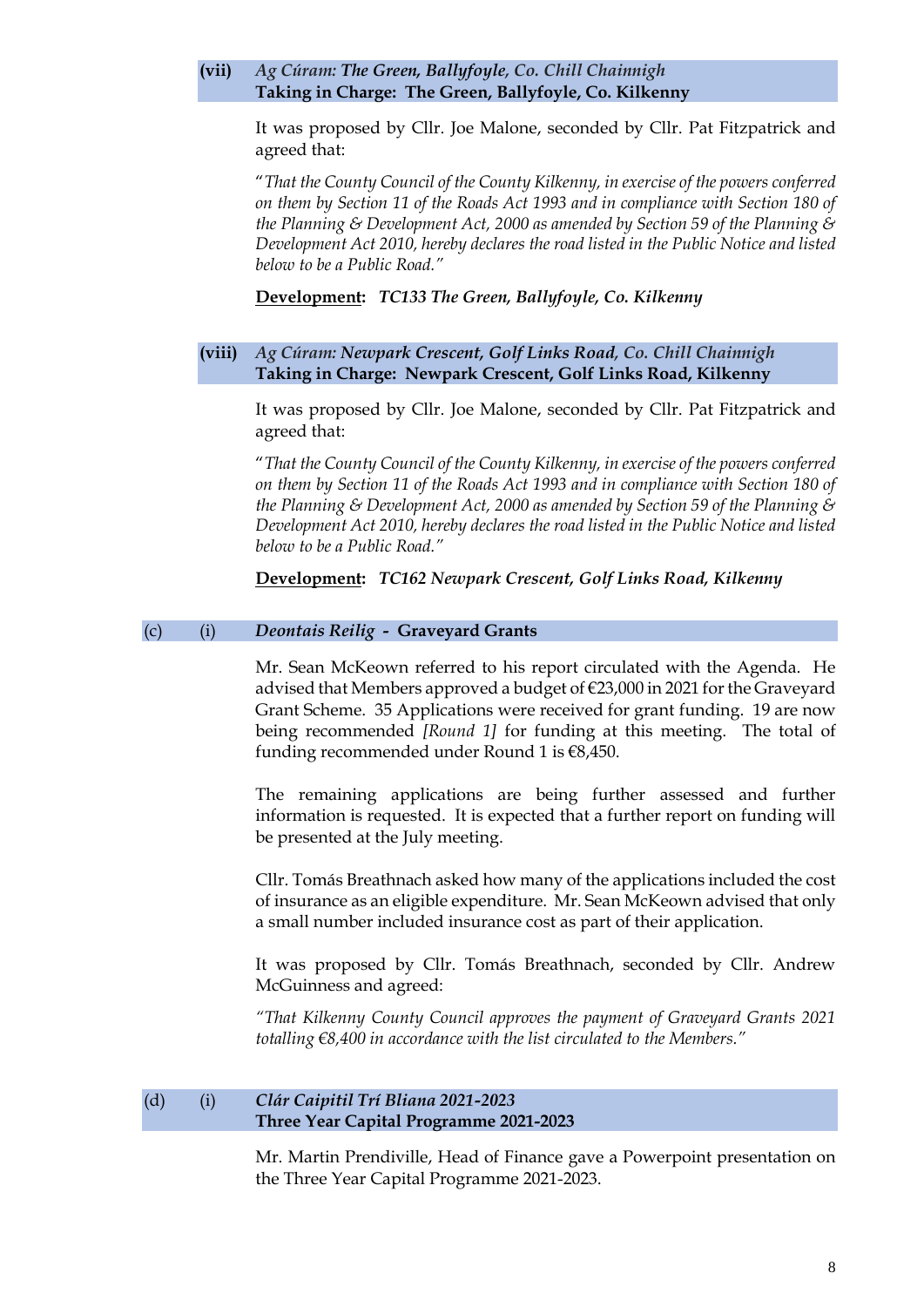In the presentation he gave an overview on the following:

- Grant funding available for Capital Projects.
- Total expenditure for 2016-2020  $€243m$ .
- Details of major projects excluding Housing and Roads *(which are 100% funded by the Department).*
- Proposed Programme 2021-2023 and grant funding sources outlined for individual projects – status of each project, total cost, grants approved and matched funding required.
- List of projects not included in the Three Year Programme.
- Total estimated expenditure in Three Year Programme  $E127m$ .
	- o Total income identified grants etc. €94.2m
	- o Matched funding required by Kilkenny County Council €32.8m.
- Sources of income for matched funding identified is  $€22.65m$
- Overview on collection of Development Levies.
- Overview on borrowings by Kilkenny County Council.

Mr. Prendiville advised that the Three Year Capital Programme to be finalised and considered by the Council. The delivery of all projects will be subject to securing funding. All applications for grant funding will be explored. Provision also needs to be made for cost inflation on construction costs.

Ms. Colette Byrne advised that the Capital Programme is very ambitious. It is a rolling programme depending on grant funding and the identification of matched funding. We will maximise national funding and other sources of funding. Projects identified in the presentation are across the City  $\&$  County. The Capital Programme will be reviewed on a continuous basis and will come back to the Council each year having regard to changing circumstances. If budget for projects are not fully funded, the Capital Budget will need to be adjusted accordingly. Members will be advised accordingly.

Contributions were received from Cllrs. Joe Lyons, Eugene McGuinness, David Fitzgerald, Maria Dollard, John Coonan, Pat Fitzpatrick, Tomás Breathnach, Peter Cleere, Martin Brett, Deirdre Cullen, John Brennan, Joe Malone and Pat Dunphy.

Issues raised by members were as follows:

- Concerns over cost inflation.
- Capacity of Council to borrow money and ability to repay loans.
- Opportunities to get increased grant funding.
- Current status of Northern Ring Road, critical project for the City & North Kilkenny – must be prioritised.
- Temporary Car Park in Abbey Quarter clarify the planning granted use of this car park.
- Delivery of projects across the County important that focus is not all on the City.
- Repayment of costs on CAS Bridge.
- Flood Relief Schemes update on all projects.
- Improvements to Freshford Road/Granges Road provision of access to new school.
- Update on project Medieval Experience at City Hall.

Members acknowledged the ambitious Capital Programme presented today and the significant investment in the County. Concerns were raised in relation to funding all the projects in the programme.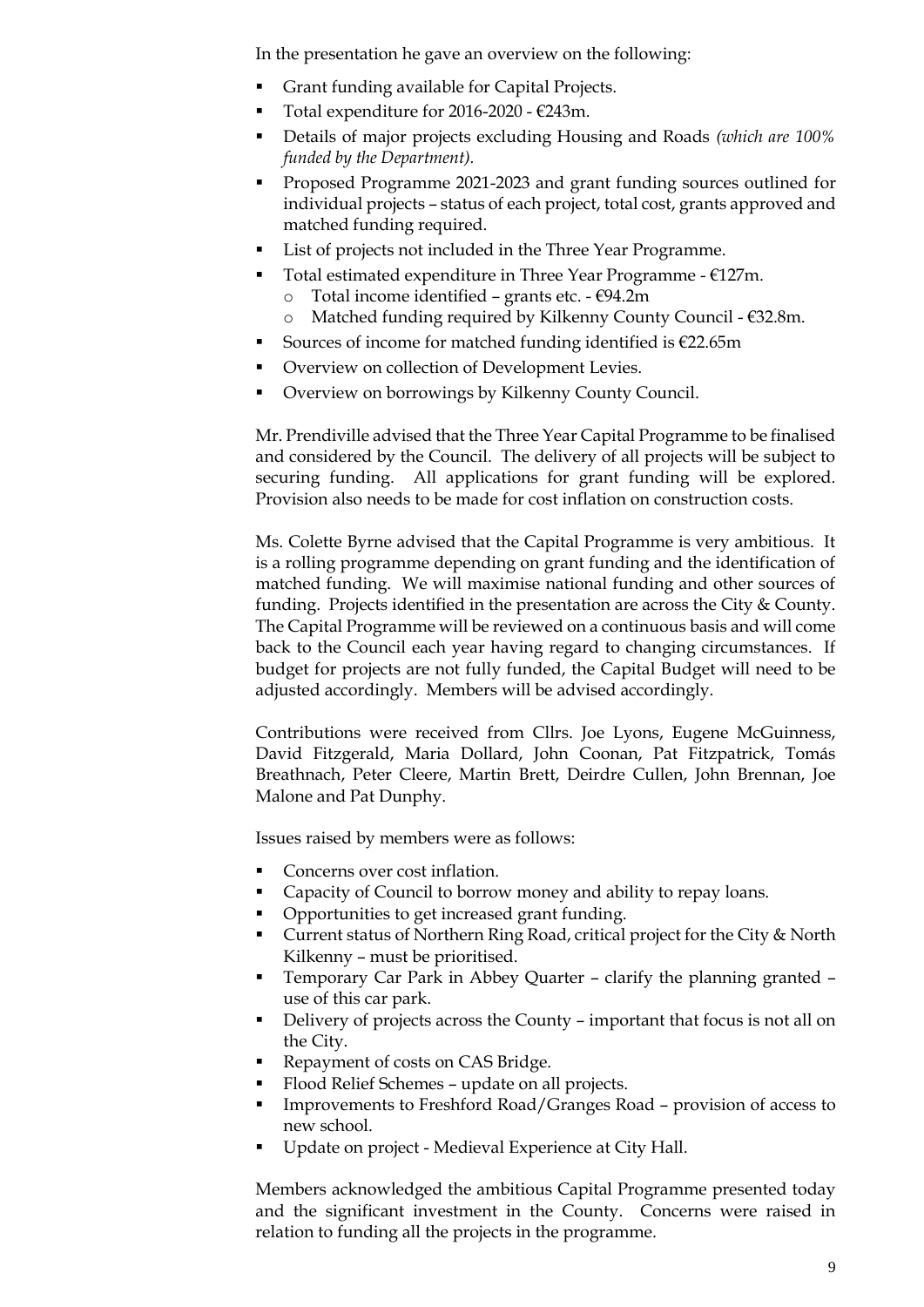Mr. Martin Prendiville and Mr. Tim Butler responded to individual queries raised by the Members.

Ms. Colette Byrne advised that the Council must have plans in place to attract Capital Funding. This is a rolling Three Year Programme and some projects will not be completed within the three years. She advised that the provision of a Northern Ring Road is a priority in the Council. The staff are now moving this on and are engaging with Department of Transport.

Ms. Colette Byrne acknowledged the work of all staff in developing the ambitious projects for the City and County. Attracting funds is through a competitive process and acknowledged that the plans in place for various projects are of a very high standard. She advised that other projects will be in the pipeline and will be included in future reviews of the Capital Programme.

Cllr. Fidelis Doherty thanked the Members for their detailed overview and discussion on the Three Year Capital Programme. She thanked the Executive for all the work on devising plans for all the projects and delivering their projects when funding is approved.

## (e) (i) *Cathaoirleach a cheapadh do SPS 4:* **Appointment of Chairman for SPC 4: Environment Protection, Climate Action & Energy**

It was proposed by Cllr. Pat Dunphy, seconded by Cllr. Martin Brett and agreed that:

*"That Kilkenny County Council hereby appoints Cllr. David Fitzgerald to SPC 4: Environment Protection, Climate Action & Energy."*

#### (ii) *Cathaoirleach a cheapadh do SPS 5:* **Appointment of Chairman for SPC 5: Community, Cultural & Fire Services**

It was proposed by Cllr. Michael Doyle, seconded by Cllr. Martin Brett and agreed that:

*"That Kilkenny County Council hereby appoints Cllr. Pat Dunphy to SPC 5: Community, Cultural & Fire Services.".*

#### (iii) *Tuarascáil Mhíosúil an Phríomhfheidhmeannaigh* **Chief Executive's Monthly Report**

Ms. Colette Byrne, Chief Executive presented her Monthly Report.

Mr. Martin Prendiville advised that due to the recent government announcement on the Local Property Tax that any change to the base rate must be decided by the Council before the end of August 2021. This is one month earlier than previous years. The period for consultation has also been reduced to two weeks and the advertisement will be in the paper this week. The decision on the Local Property Tax will be on the Agenda for the July Monthly Meeting.

Cllr. Fidelis Doherty thanked the Chief Executive for her comprehensive report. She advised Members that any queries can be taken up directly with the Chief Executive.

She advised that the report is being taken as read and noted.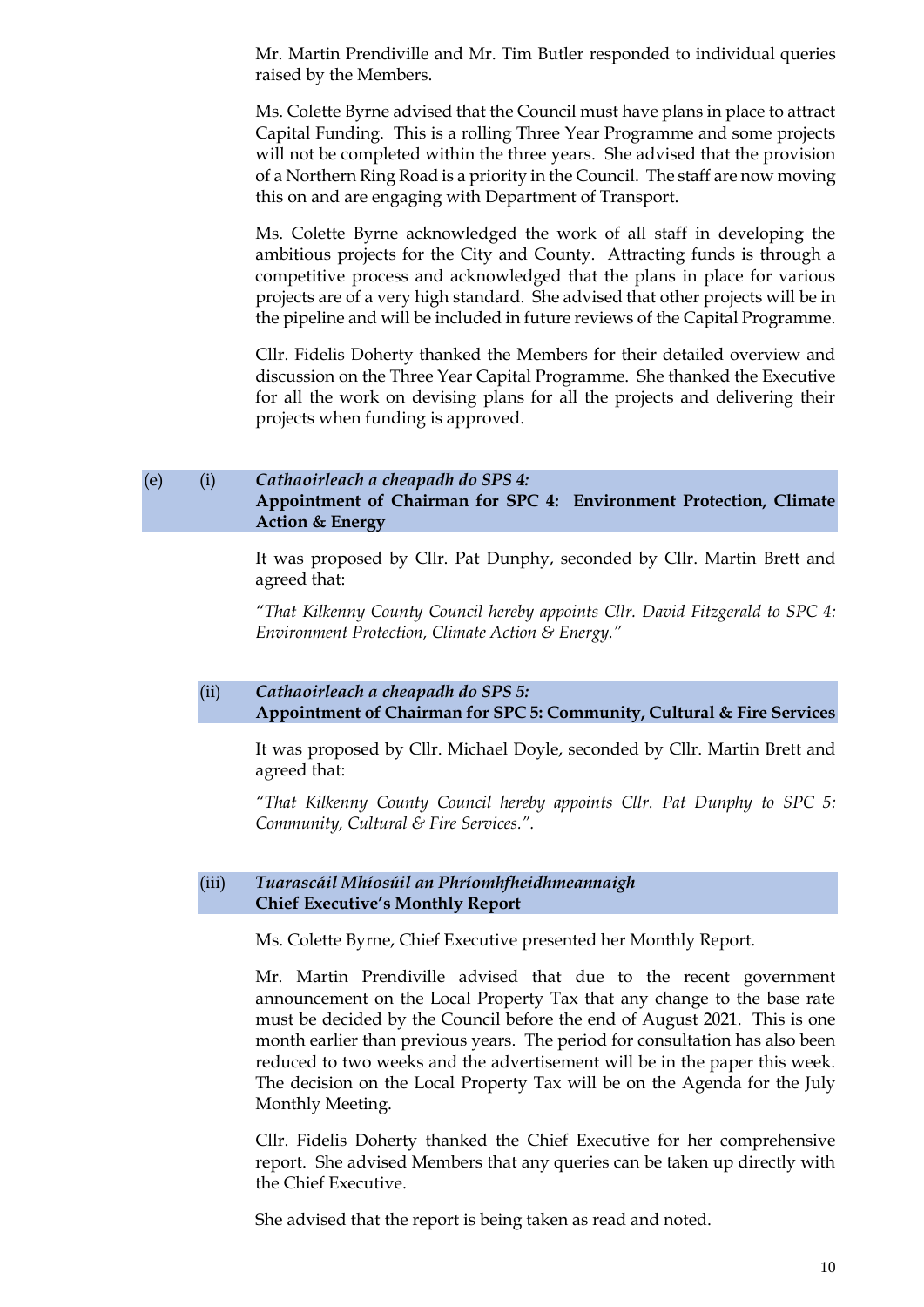## 3. *Comhfhreagras -* **Correspondence**

None.

# 4. *Gnó ar athló ó chruinniúroimhe seo -* **Business adjourned from a previous Meeting**

None.

# 5. *Dátaí agus Amanta do chruinnithe a shocrú -* **Fix Dates & Times of Meetings**

(i) **Schedule of Meetings** It was proposed by Cllr. John Coonan, seconded by Cllr. Martin Brett and agreed.

6. *Plé ar Thuairiscí agus Moltaí ó Choistí an Comhairle* **Consideration of Reports & Recommendations of Committees of the Council**

None.

## 7. *Gnó Eile romhainn i bhFógra reachtála an Chruinnithe* **Other Business set forth in the Notice convening the Meeting**

None.

## 8. *Oideachas agus Oiliúint -* **Education & Training**

Cathaoirleach advised Members of the Training Webinar on 26th June, 2021 on Development in Housing Policy & Procedure.

## 9. *Gnótha ag éirí as Miontuairiscí -* **Matters Arising from Minutes**

None.

## 10. *Aon Ghnó Eile -* **Any Other Business**

None.

Cathaoirleach Fidelis Doherty asked that Members would notify her in advance of the Monthly Meeting if any Member wishes to raise an issue under Any Other Business. This would ensure that the meeting is managed efficiently and would enable the Executive to deal with the issues at the meeting if required.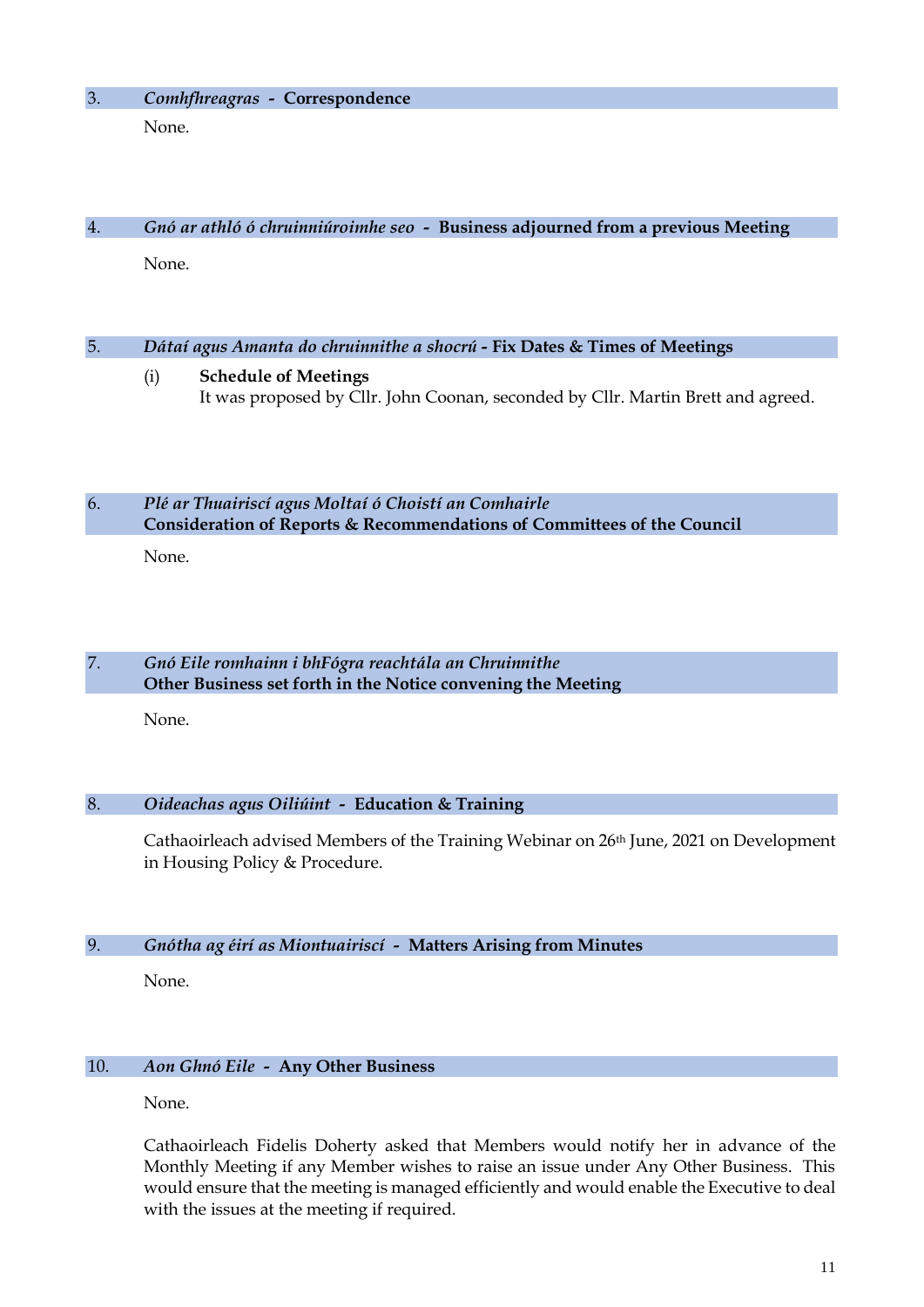## **11 (21) Cllr. Peter Cleere**

It was proposed by Cllr. Peter Cleere, seconded by Cllr. Pat Fitzpatrick and agreed:

*"That Kilkenny County Council supports the Life Saving Equipment Bill 2017 as introduced by Senator Keith Swanick which is supported by Water Safety Ireland & CFR Ireland and calls upon the Government to bring about the speedy enactment of this Bill. The Life Saving Equipment Bill was initiated in 2017 by Senator Keith Swanick. It proposes penalties of up to 5 years imprisonment and €50,000 fine for those convicted of theft or damage to, a defibrillator or life buoy. CFR Ireland and Water Safety Ireland have both supported and endorsed this Bill when it was proposed. It is now stalled in the houses of the Oireachtas."*

Contributions to this motion were made by Cllrs. Peter Cleere, Pat Fitzpatrick, Joe Malone, Eugene McGuinness and John Coonan.

## **12 (21) Cllr. Peter Cleere**

It was proposed by Cllr. Peter Cleere, seconded by Cllr. Eugene McGuinness and agreed:

*"That Kilkenny County Council would write to Táiniste to extend the current rates waivers for businesses until at least April 2022. Many businesses have literally just reopened their doors and some are still closed for another couple of weeks, and these business need certainty and fairness to be able to trade through this pandemic."*

Contributions to this motion were made by Cllrs. Peter Cleere, Eugene McGuinness and Joe Malone. Query arose in relation to the Alcohol Bye Laws in open spaces. Mr. Tim Butler replied to the query.

## 12. *Fógraí i dtaobh Rúin ó Údaráis Áitiúla eile ag lorg tacaíochta ó Chomhairle Chontae Chill Chainnigh -* **Notices of Motion from other local authorities seeking support of Kilkenny County Council**

It was proposed by Cllr. Michael Delaney, seconded by Cllr. Martin Brett and agreed by all that the following Notices of Motion numbered 40 (21) to 46 (21) received from a number of Local Authorities be taken as read and noted:

## **40 (21) Dún Laoghaire-Rathdown County Council**

"This Council write to the Minister for Housing, Local Government and Heritage, Darragh O'Brien TD and An Taoiseach, Micheál Martin TD calling for the immediate termination of the current planning and Development (Strategic Housing Developments) Regulations 2017."

## **41 (21) Leitrim County Council**

That Leitrim County Council ask the Minister for Housing, Local Government and Heritage when the report into the tenant purchase scheme will be published and if the issues relating to income from social welfare, and persons over the age of seventy, being allowed to purchase a Local ~Authority, house will be addressed."

## **42 (21) Clare County Council**

"To request that the Minister for Housing, Local Government and Heritage would reexamine the current suitability of the maximum household income thresholds in the three banded areas. We further request circulation to all other local authorities and Oireachtas members."